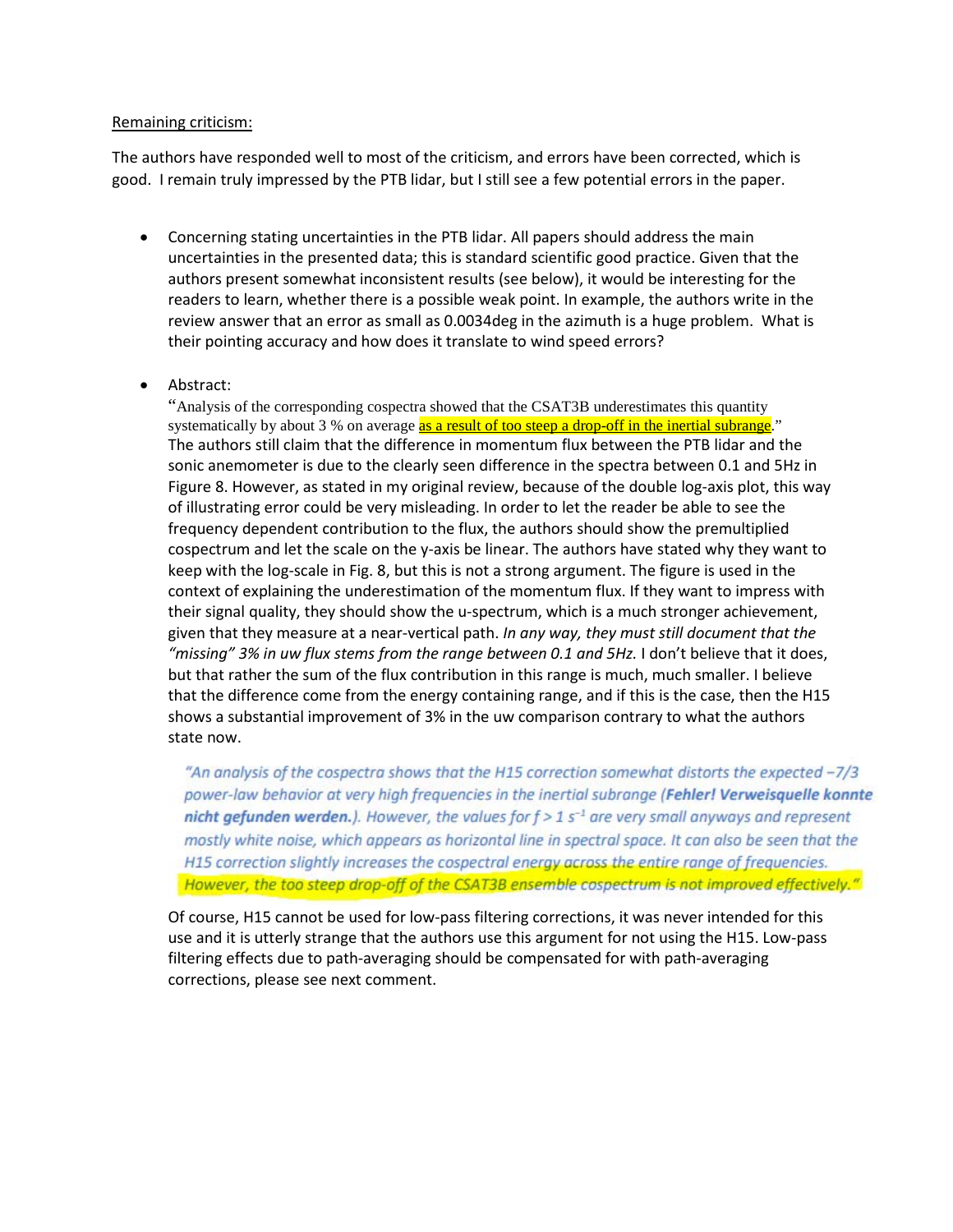## • Low-pass filtering correction/compensation for path-averaging:

The Moore correction was not applied on the presented spectra but only on the standard deviations and u\*. Therefore, it did not affect the calculation of the spectral ratio for this study. Moreover, the implementation of the Moore correction in the TK3 software is applied to all three velocity components and the effect on the resulting standard deviations is very small as a result of the large ratio between the measurement height and the path lengths of the two instruments (>250). Pena et al. also only applied the Horst and Oncley correction to the CSAT3 data for the lower measurement height (6.4 m) and not to ones with a larger measurement height (76 m)

The authors apply an inaccurate low-pass filtering correction erroneously, and this is not acceptable in a study where effects as small as 1% are of importance. I asked the authors to change from the Moore correction, which is an inexact approximation for path-length averaging on the vertical velocity component, to the correction published by Horst and Oncley in 2006, which is a more exact correction determined explicitly for the CSAT sonic. The answer that this is of no importance and that the authors further have applied the approximate correction for all three velocity components is not reassuring, given that Horst and Oncley (2006) showed that the three velocity components are affected differently by the path-length correction. The authors should just do it right! Whereas the absolute size of the correction is likely negligible for large fluxes and higher wind speeds, it can be of importance for low-wind speed stable situations, and these situations were not included in the Pena et al 2019 paper. Hence, it is not obvious how large the correction is, based only on measurement height. In Pena et al (2019), the correction was applied for 6.5m and 16m but low-wind speed situations were not presented. They stated their results with and without path-averaging correction and it was clear what the effects were. This is quite different from the current study. The only alternative to applying the path-length correction by Horst and Oncley (2006) is to apply no correction for both statistics and spectra.

• I noted that the second reviewer asked the authors to refrain from being subjective in their judgement of the results, and found this a very good point. Yet, the authors still state in the abstract that the agreement is "very good". The view of "very good" can however be challenged. In example, for wind resource assessment in the field of wind energy, systematic errors of 1-2% in the mean wind speed are viewed as problematic and the CSAT sonic shows such wind direction dependent errors if one trusts the PTB lidar; around 4% for 160 deg. and -2% for 270 deg. (Fig 6). The authors should just state their results and remove the occurrences in the abstract of "very good".

Further, unless the data are still affected by spikes, the result for sig\_u must show the same directional dependency as that of the mean velocity. And if the sig\_u shows a directional dependence, one wonders about the other two velocity components...

• lines 18-19, p. 15: Comment on citation to Hogstrom and Smedman (2004). If the authors read the whole Hogstrom and Smedman paper, it should be clear to them that the statement regarding transferability from wind tunnel to atmosphere is based on a speculation and not a proven result. Whereas wind tunnels for sure have their limitations, I believe that both Hogstrom and Smedman (2004) as well as the current authors are mistaken in their strong rejection of their usefulness. Whereas the difference in drag on cylinders in laminar and turbulent flows is indeed well-known, it should be stressed that wind tunnels are not entirely laminar, but flows in wind tunnel contain a large amount of very small scale turbulence. And it is the small-scale turbulence with similar or smaller length scale than the diameter of the cylinders